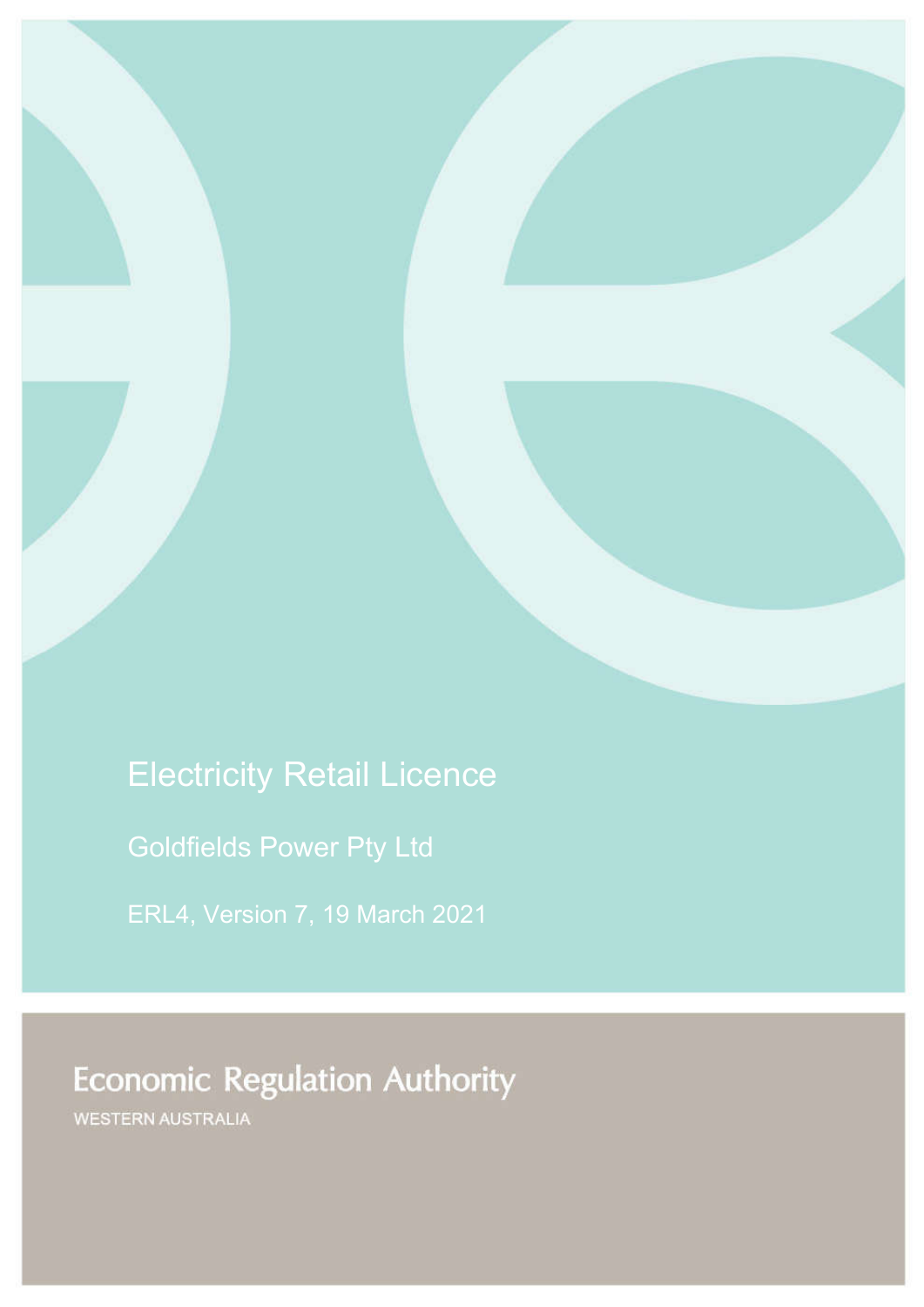### *ELECTRICITY INDUSTRY ACT 2004 (WA)*

| Licensee Name:            | <b>Goldfields Power Pty Ltd</b>                         |
|---------------------------|---------------------------------------------------------|
|                           | ABN 81 062 186 243                                      |
| Licence Area:             | The area set out in the plan referred to in clause 2.5. |
| Licence Number:           | ERL4                                                    |
| <b>Commencement Date:</b> | 30 May 2006                                             |
| <b>Version Number:</b>    | 7                                                       |
| <b>Version Date:</b>      | 19 March 2021                                           |
| <b>Expiry Date:</b>       | 18 March 2036                                           |

e cusuar

Signed by a delegate; member; or the Chair of the Economic Regulation Authority

18 March 2021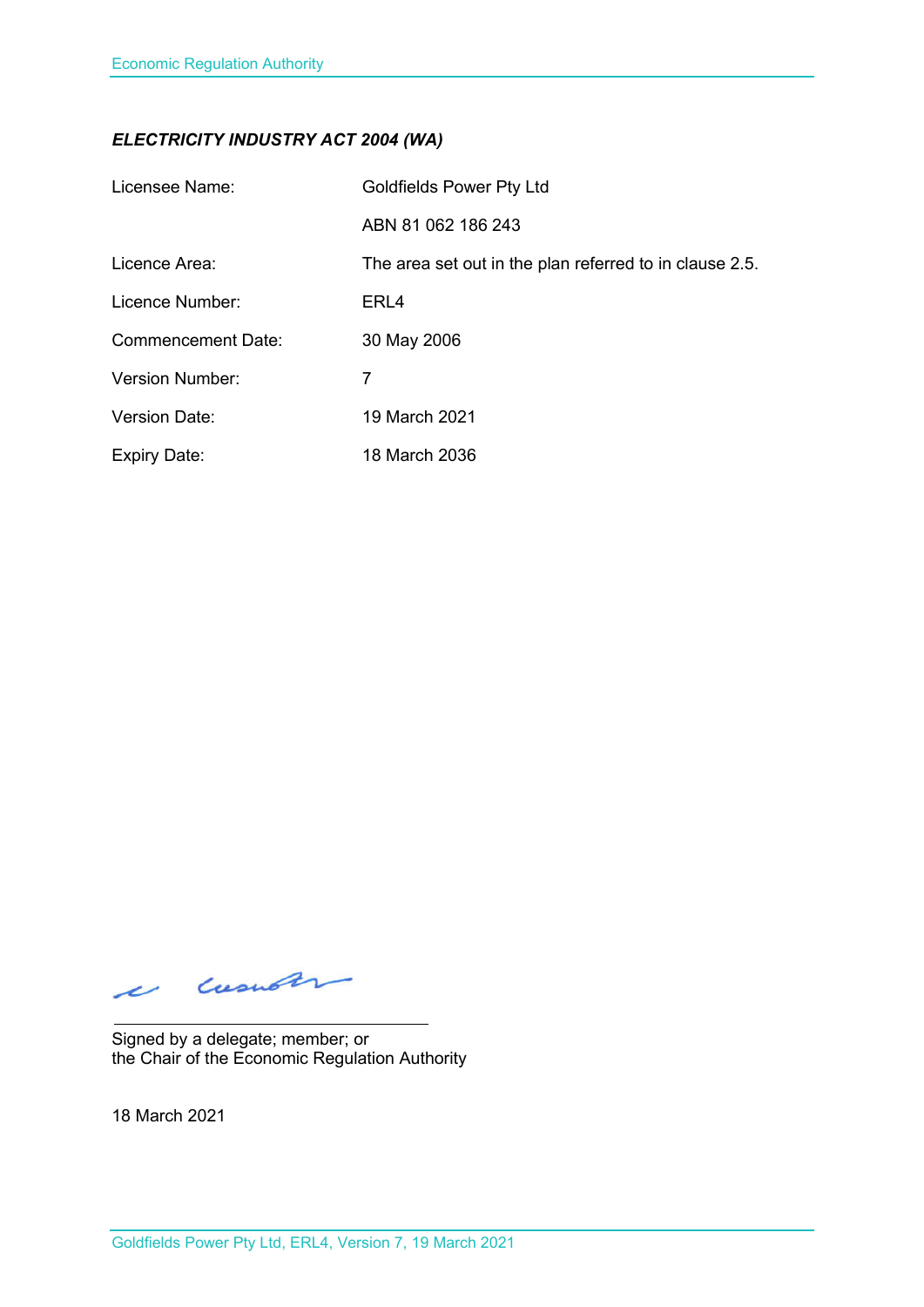## **Index**

| 1. | <b>DEFINITIONS AND INTERPRETATION</b>               |                                                       | 4                       |
|----|-----------------------------------------------------|-------------------------------------------------------|-------------------------|
|    | 1.1                                                 | <b>Definitions</b>                                    | 4                       |
|    | 1.2                                                 | Interpretation                                        | 6                       |
| 2. |                                                     | <b>LICENCE AUTHORISATION</b>                          | 6                       |
|    | 2.1                                                 | Activities authorised under this licence              | 6                       |
|    | 2.2                                                 | <b>Commencement date</b>                              | $\overline{7}$          |
|    | 2.3                                                 | <b>Expiry date</b>                                    | $\overline{7}$          |
|    | 2.4                                                 | <b>Term</b>                                           | $\overline{7}$          |
|    | 2.5                                                 | Licence area                                          | $\overline{7}$          |
| 3. | <b>LICENCE ADMINISTRATION</b>                       |                                                       | $\overline{\mathbf{7}}$ |
|    | 3.1                                                 | Amendment of licence by the licensee                  | $\overline{7}$          |
|    | 3.2                                                 | Amendment of licence by the ERA                       | $\overline{7}$          |
|    |                                                     | 3.3 Transfer of licence                               | 8                       |
|    | 3.4                                                 | <b>Renewal of licence</b>                             | 8                       |
|    |                                                     | 3.5 Cancellation of licence                           | 8                       |
|    | 3.6                                                 | <b>Surrender of licence</b>                           | 8                       |
|    | 3.7                                                 | <b>Notices</b>                                        | 8                       |
|    | 3.8                                                 | <b>Publishing information</b>                         | 9                       |
|    | 3.9                                                 | <b>Review of the ERA's decisions</b>                  | 9                       |
| 4. | <b>GENERAL LICENCE OBLIGATIONS</b>                  |                                                       | 9                       |
|    | 4.1                                                 | Compliance with applicable legislation                | 9                       |
|    | 4.2                                                 | <b>Fees</b>                                           | 10                      |
|    | 4.3                                                 | <b>Accounting records</b>                             | 10                      |
|    | 4.4                                                 | Reporting a change in circumstances                   | 10                      |
|    | 4.5                                                 | <b>Provision of information</b>                       | 10                      |
| 5. | <b>AUDITS AND PERFORMANCE REPORTING OBLIGATIONS</b> |                                                       | 10                      |
|    | 5.1                                                 | <b>Asset management system</b>                        | 10                      |
|    | 5.2                                                 | Individual performance standards                      | 11                      |
|    | 5.3                                                 | <b>Performance audit</b>                              | 11                      |
| 6. | <b>CUSTOMERS</b>                                    |                                                       | 11                      |
|    | 6.1                                                 | <b>Approved Scheme</b>                                | 11                      |
|    | 6.2                                                 | <b>Determination of Default Supplier</b>              | 11                      |
|    | 6.3                                                 | <b>Marketers</b>                                      | 11                      |
|    | 6.4                                                 | <b>Customer Contracts</b>                             | 12 <sub>2</sub>         |
|    | 6.5                                                 | <b>Amending the Standard Form Contract</b>            | 12                      |
|    | 6.6                                                 | Directions by the ERA to amend Standard Form Contract | 12 <sub>2</sub>         |
|    | 6.7                                                 | <b>Supplier of Last Resort</b>                        | 12 <sup>2</sup>         |
|    | 6.8                                                 | <b>Notification of Default Supply</b>                 | 12 <sup>2</sup>         |
|    | 6.9                                                 | <b>Priority Restoration Register</b>                  | 12                      |
|    |                                                     | <b>Schedule 1 - Additional Licence Clauses</b>        | 13                      |
|    |                                                     | <b>Schedule 2 - Licence Area Plans</b>                | 14                      |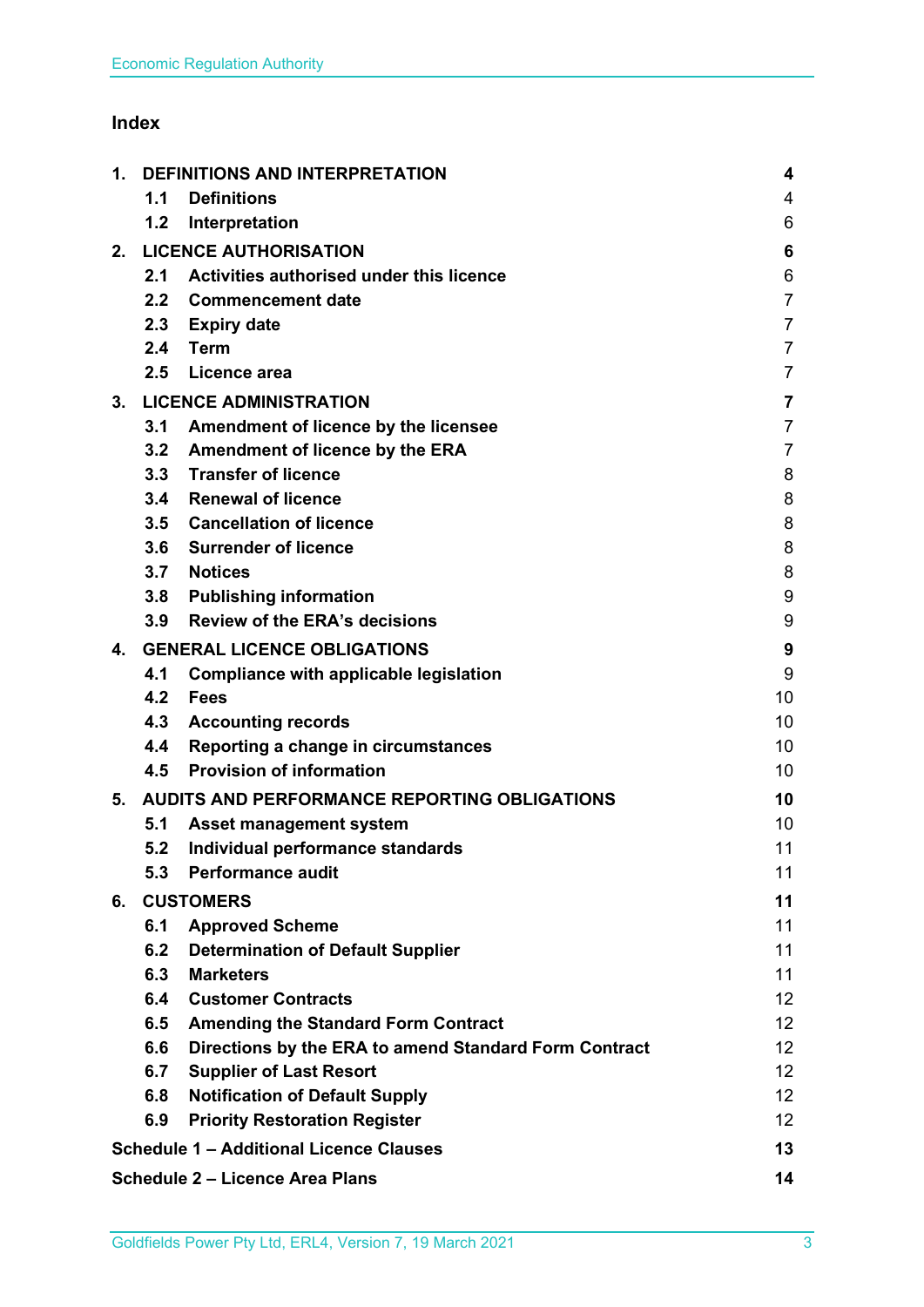#### **1. DEFINITIONS AND INTERPRETATION**

#### **1.1 Definitions**

1.1.1 In this *licence*, the following definitions apply unless the context otherwise requires:

*Act* means the *Electricity Industry Act 2004* (WA).

#### *applicable legislation* means:

- (a) the *Act*; and
- (b) the *Regulations* and the *Codes*.

*approved scheme* means a scheme approved under section 92 of the *Act.* 

*business day* means a day which is not a Saturday, Sunday or a Public Holiday in Western Australia.

*Code* means:

- (a) the *Code of Conduct for the Supply of Electricity to Small Use Customers 2018*;
- (b) the *Electricity Industry (Customer Transfer) Code 2016*;
- (c) the *Electricity Industry (Metering) Code 2012*;
- (d) Not Used

*commencement date* means the date the *licence* was first granted by the *ERA* being the date specified in clause 2.2.

*connection point* has the meaning given to that term in regulation 35 of the *Electricity Industry (Customer Contracts) Regulations 2005*.

*customer* has the meaning given to that term in section 3 of the *Act*.

*default supplier* has the meaning given to that term in regulation 35 of the *Electricity Industry (Customer Contracts) Regulations 2005.*

*distribution system* has the meaning given to that term in section 3 of the *Act*.

*electricity* has the meaning given to that term in section 3 of the *Act*.

*electricity marketing agent* has the meaning given to that term in section 78 of the *Act*.

*electronic means* means:

- (a) the internet;
- (b) email, being:
	- (i) in relation to the *ERA*, the *ERA's* email address as notified to the *licensee*; and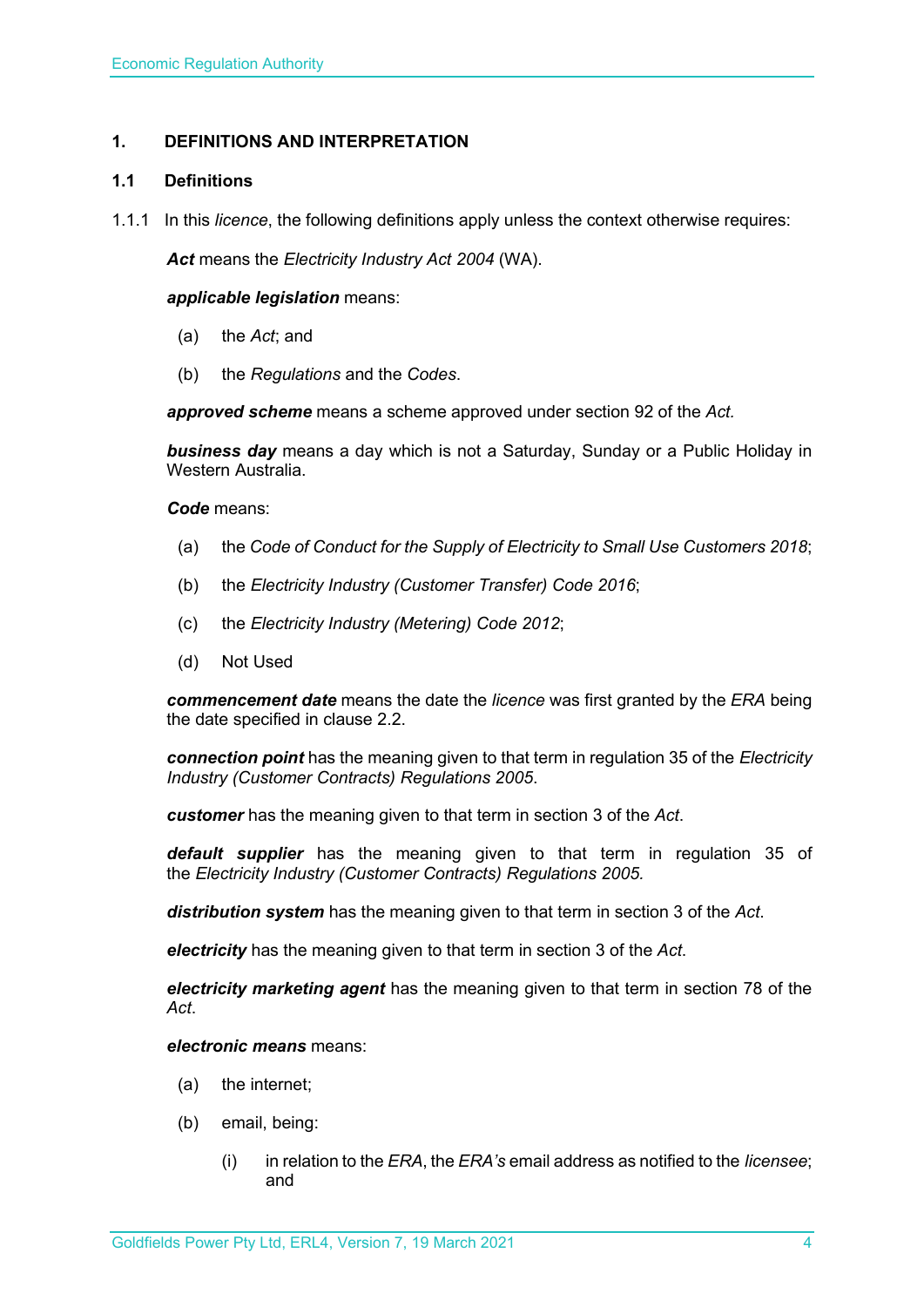- (ii) in relation to the *licensee*, the email address specified in the *licence* application or other such email address as notified in writing to the *ERA;* or
- (iii) any other similar means,

but does not include facsimile or telephone.

*ERA* means the Economic Regulation Authority.

*expiry date* means the date specified in clause 2.3*.*

*individual performance standards* mean any standards prescribed by the *ERA* for an individual *licensee* pursuant to clause 5.2 of the *licence*.

#### *licence* means:

- (a) this document (excluding the title page and the second page of this document);
- (b) any Schedules to this document; and
- (c) any individual *performance standards* approved by the *ERA* pursuant to clause 5.2.

*licence area* is the area stated in clause 2.5 of this *licence*.

*licensee* means Goldfields Power Pty Ltd, ABN 81 062 186 243.

*non-standard contract* has the meaning given to that term in section 47 of the *Act.* 

*notice* means a written notice, agreement, consent, direction, representation, advice, statement or other communication required or given pursuant to, or in connection with, this *licence*.

*performance audit* means an audit of the effectiveness of measures taken by the *licensee* to meet the *performance criteria* in this *licence*.

#### *performance criteria* means:

- (a) the terms and conditions of the *licence*; and
- (b) any other relevant matter in connection with the *applicable legislation* that the *ERA* determines should form part of the *performance audit*.

*publish* in relation to a report or information means either:

- (a) posting the report or information on the *licensee's* website; or
- (b) sending the report or information to the *ERA* to be published on the *ERA's* website.

#### *Regulations* means:

- (a) *Economic Regulation Authority (Licensing Funding) Regulations 2014*;
- (b) *Electricity Industry (Code of Conduct) Regulations 2005*;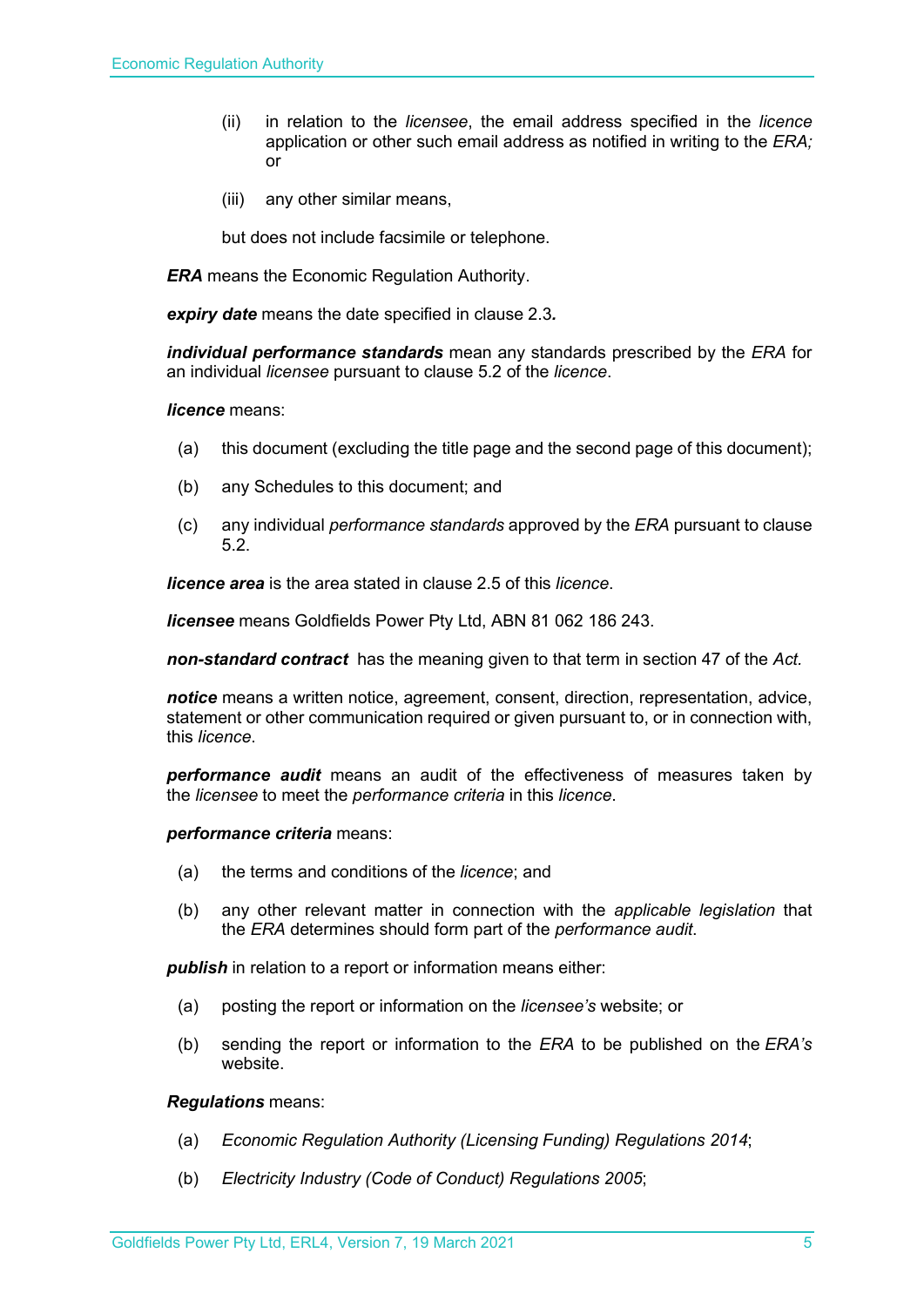- (c) *Electricity Industry (Customer Contracts) Regulations 2005*;
- (d) *Electricity Industry (Licence Conditions) Regulations 2005*;
- (e) Not Used
- (f) *Electricity Industry (Ombudsman Scheme) Regulations 2005.*

*related body corporate* has the meaning given to that term in section 50 of the *Corporations Act 2001 (Cwth)*.

*reviewable decision* means a decision by the *ERA* pursuant to:

- (a) clause 3.8.3;
- (b) Not Used
- (c) Not Used
- (d) clause 5.2.2;
- (e) clause 5.3.2; or
- (f) clause 5.3.4,

of this *licence*.

*small use customer* has the same meaning as the meaning given to "customer" in section 47 of the *Act*.

*standard form contract* has the meaning given to that term in section 47 of the *Act*.

*supplier of last resort* has the meaning given to that term in section 69(1) of the *Act*.

*supply* has the meaning given to that term in section 3 of the *Act*.

*transmission system* has the meaning given to that term in section 3 of the *Act*.

*version date* means the date on which the *licence* was last amended pursuant to clause 3.1 or clause 3.2.

#### **1.2 Interpretation**

1.2.1 A reference in this *licence* to any *applicable legislation* includes, unless the context otherwise requires, any statutory modification, amendment, replacement or re-enactment of that *applicable legislation.*

#### **2. LICENCE AUTHORISATION**

#### **2.1 Activities authorised under this licence**

2.1.1 The *licensee* is granted a *licence* for the *licence area* to sell *electricity* to *customers,*  excluding *small use customers,* in accordance with the terms and conditions of this *licence.*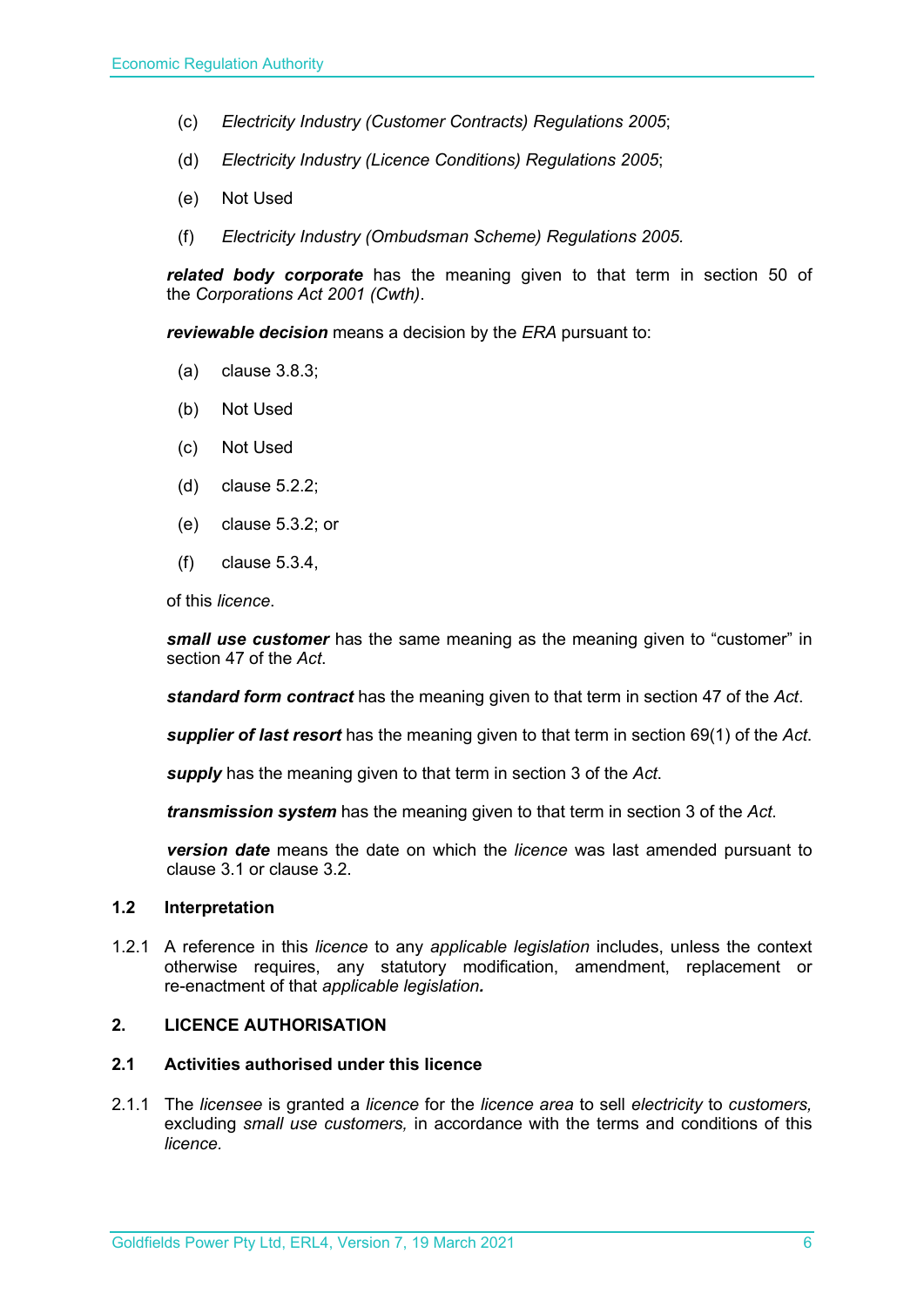#### **2.2 Commencement date**

- 2.2.1 30 May 2006
- **2.3 Expiry date**
- 2.3.1 18 March 2036
- **2.4 Term [Section 15 of the Act]**
- 2.4.1 This *licence* commences on the *commencement date* and continues until the earlier of:
	- (a) the cancellation of the *licence* pursuant to clause 3.5 of this *licence*;
	- (b) the surrender of the *licence* pursuant to clause 3.6 of this *licence*; or
	- (c) the *expiry date*.

#### **2.5 Licence area**

2.5.1 The *licence area* is set out in plan(s):

ERA-EL-081(B)

2.5.2 The *licence area* plan(s) is provided in Schedule 2.

#### **3. LICENCE ADMINISTRATION**

- **3.1 Amendment of licence by the licensee [Section 21 of the Act]**
- 3.1.1 The *licensee* may apply to the *ERA* to amend the *licence* in accordance with the *Act.*

#### **3.2 Amendment of licence by the ERA [Section 22 of the Act]**

- 3.2.1 Subject to any *applicable legislation*, the *ERA* may amend the *licence* at any time in accordance with this clause.
- 3.2.2 Before amending the *licence* under clause 3.2.1, the *ERA* must:
	- (a) provide the *licensee* with written *notice* of the proposed amendments under consideration by the *ERA*;
	- (b) allow 15 *business days* for the *licensee* to make submissions on the proposed amendments; and
	- (c) take into consideration those submissions.
- 3.2.3 This clause also applies to the substitution of the existing *licence*.
- 3.2.4 For avoidance of doubt, the *licensee* will not have to pay a fee for amendments under clause 3.2.1.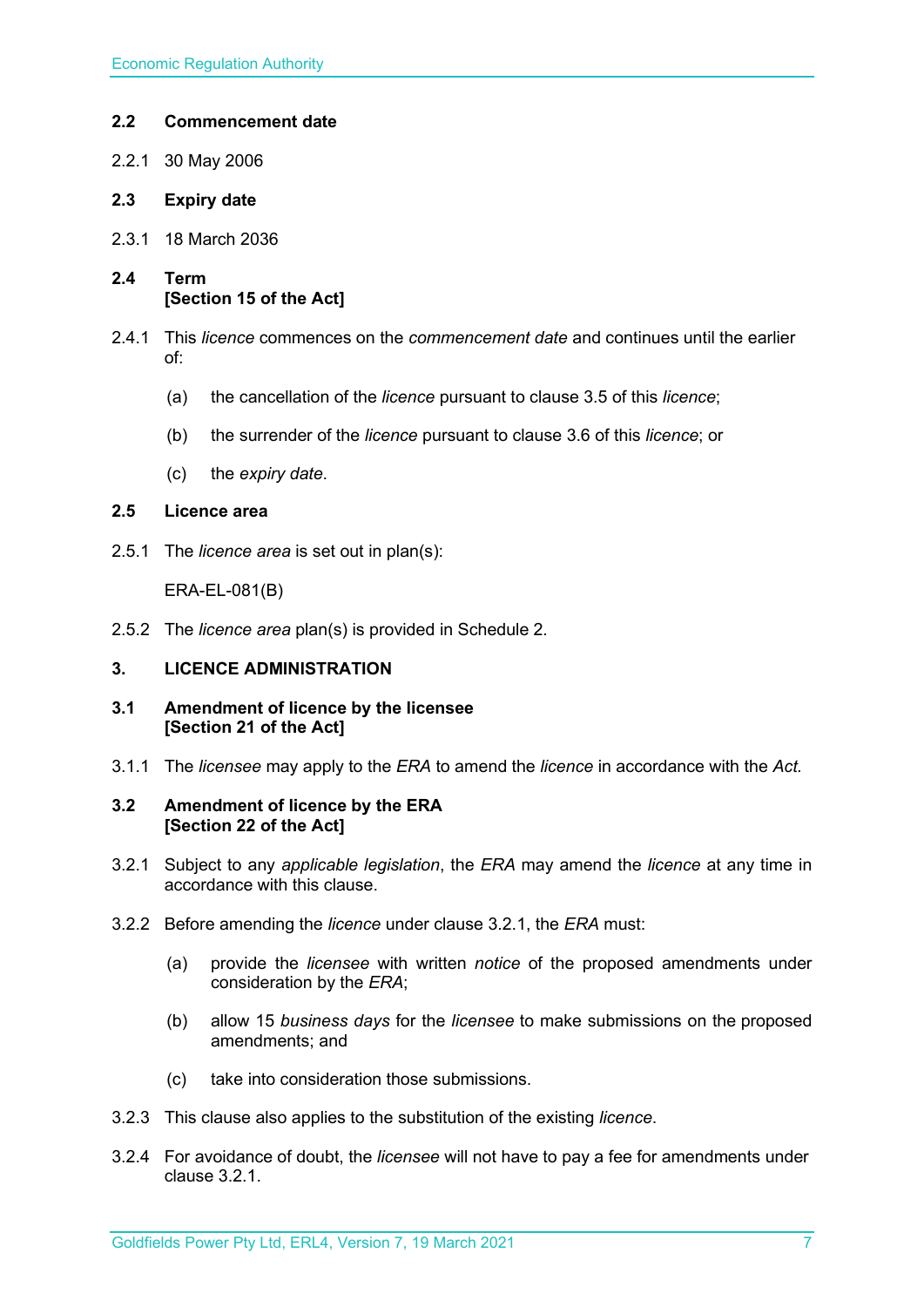#### **3.3 Transfer of licence [Section 18 of the Act]**

3.3.1 This *licence* may be transferred only in accordance with the *Act.*

#### **3.4 Renewal of licence [Section 16 of the Act]**

3.4.1 This *licence* may be renewed only in accordance with the *Act*.

#### **3.5 Cancellation of licence [Section 35 of the Act]**

3.5.1 This *licence* may be cancelled only in accordance with the *Act*.

#### **3.6 Surrender of licence [Schedule 1 of the Act]**

- 3.6.1 The *licensee* may only surrender the *licence* pursuant to this clause 3.6.
- 3.6.2 If the *licensee* intends to surrender the *licence* the *licensee* must, by *notice* in writing to the *ERA*:
	- (a) set out the date that the *licensee* wishes the surrender of the *licence* to be effective; and
	- (b) set out the reasons why the *licensee* wishes to surrender the *licence*, including the reasons why it would not be contrary to the public interest for the surrender of the *licence* to be effective on the date set out in the *notice*.
- 3.6.3 Upon receipt of the *notice* from the *licensee* pursuant to clause 3.6.2, the *ERA* will publish the *notice*.
- 3.6.4 Notwithstanding clause 3.6.2, the surrender of the *licence* will only take effect on the later of the day that:
	- (a) the *ERA* publishes a *notice* of the surrender in the Western Australian Government Gazette, such date to be at the discretion of the *ERA*; and
	- (b) the *licensee* hands back the *licence* to the *ERA*.
- 3.6.5 The *licensee* will not be entitled to a refund of any fees by the *ERA*.

#### **3.7 Notices**

- 3.7.1 Unless otherwise specified, all *notices* must be in writing.
- 3.7.2 A *notice* will be regarded as having been sent and received:
	- (a) when delivered in person to the addressee; or
	- (b) three *business days* after the date of posting if the *notice* is posted in Western Australia; or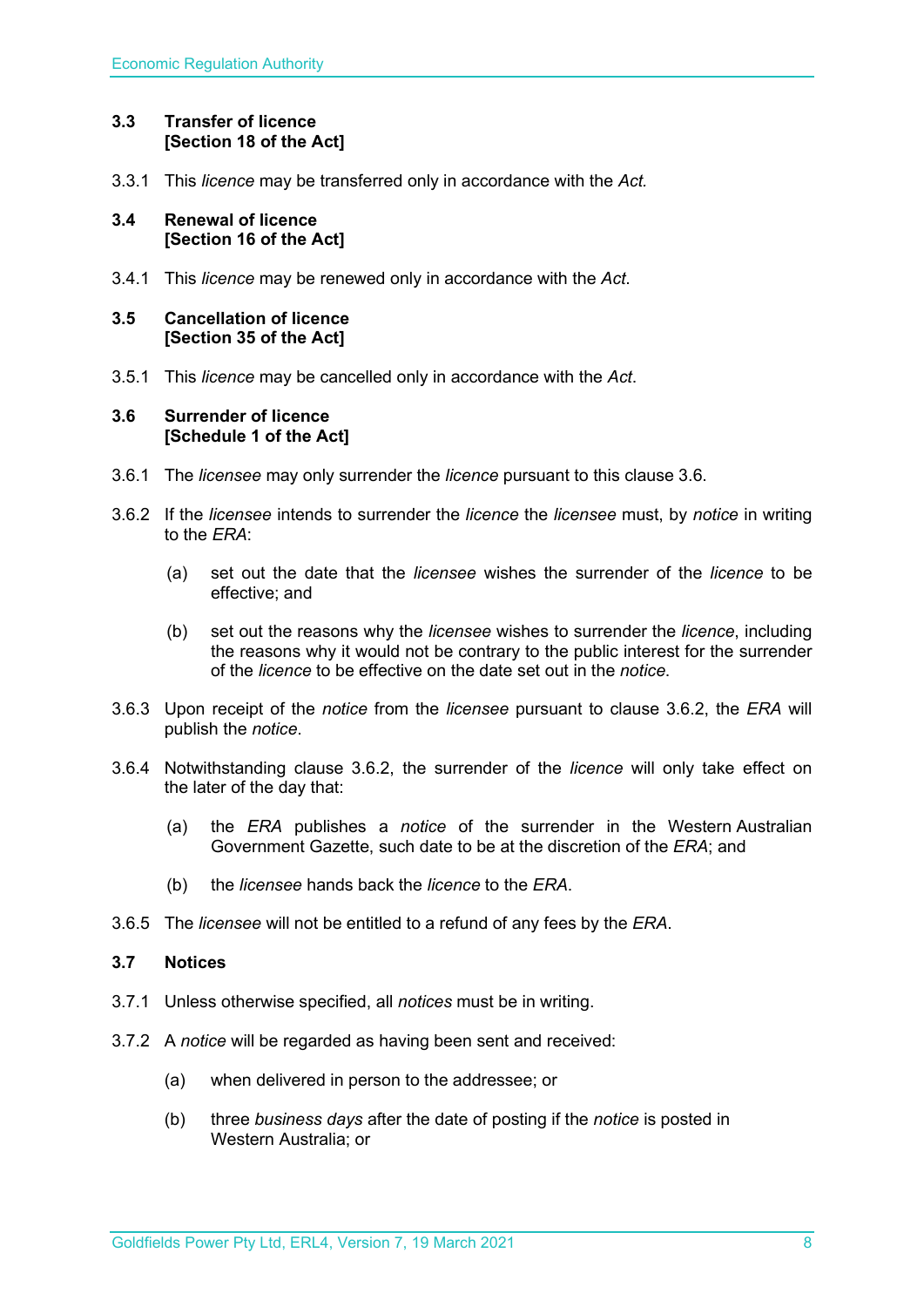- (c) five *business days* after the date of posting if the *notice* is posted outside Western Australia; or
- (d) if sent by facsimile when, according to the sender's transmission report, the *notice* has been successfully received by the addressee; or
- (e) if sent by *electronic means* when, according to the sender's electronic record, the *notice* has been successfully sent to the addressee.

#### **3.8 Publishing information**

- 3.8.1 The *ERA* may direct the *licensee* to *publish*, within a specified timeframe, any information it considers relevant in connection with the *licensee* or the performance by the *licensee* of its obligations under this *licence*.
- 3.8.2 Subject to clause 3.8.3, the *licensee* must *publish* the information referred to in clause 3.8.1.
- 3.8.3 If the *licensee* considers that the information is confidential it must:
	- (a) immediately notify the *ERA*; and
	- (b) seek a review of the *ERA's* decision in accordance with clause 3.9.
- 3.8.4 Once it has reviewed the decision, the *ERA* will direct the *licensee* in accordance with the review to:
	- (a) *publish* the information;
	- (b) *publish* the information with the confidential information removed or modified; or
	- (c) not *publish* the information.

#### **3.9 Review of the ERA's decisions**

- 3.9.1 The *licensee* may seek a review of a *reviewable decision* by the *ERA* pursuant to this *licence* in accordance with the following procedure:
	- (a) the *licensee* shall make a submission on the subject of the *reviewable decision* within 10 *business days* (or other period as approved by the *ERA*) of the decision; and
	- (b) the *ERA* will consider the submission and provide the *licensee* with a written response within 20 *business days*.
- 3.9.2 For avoidance of doubt, this clause does not apply to a decision of the *ERA* pursuant to the *Act*, nor does it restrict the *licensee's* right to have a decision of the *ERA* reviewed in accordance with the *Act*.

#### **4. GENERAL LICENCE OBLIGATIONS**

#### **4.1 Compliance with applicable legislation**

4.1.1 Subject to any modifications or exemptions granted pursuant to the *Act*, the *licensee* must comply with any *applicable legislation*.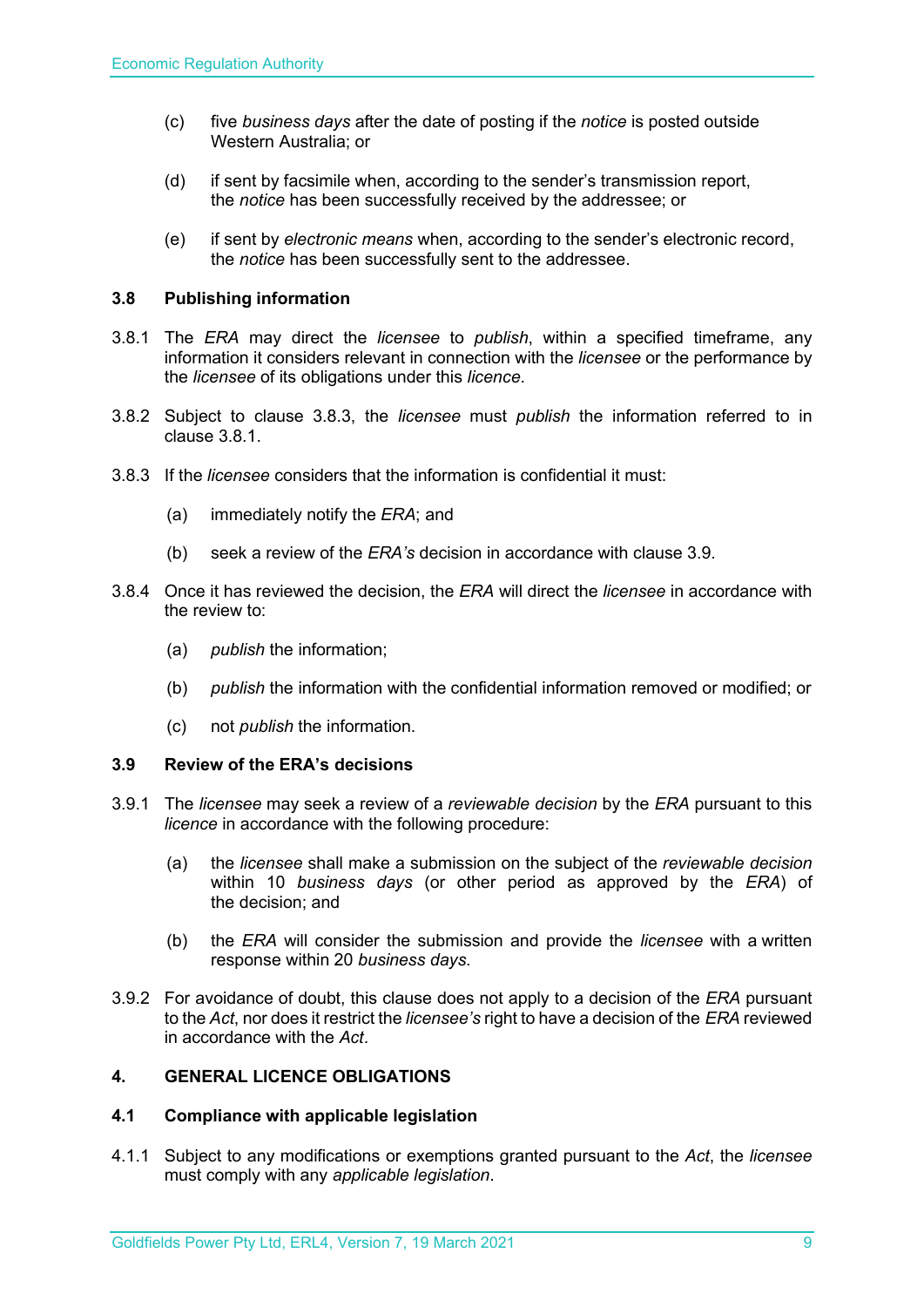#### **4.2 Fees**

4.2.1 The *licensee* must pay the applicable fees and charges in accordance with the *Regulations*.

#### **4.3 Accounting records [Schedule 1 of the Act]**

4.3.1 The *licensee* and any *related body corporate* must maintain accounting records that comply with standards issued by the Australian Accounting Standards Board or equivalent International Accounting Standards.

#### **4.4 Reporting a change in circumstances**

- 4.4.1 The *licensee* must report to the *ERA*:
	- (a) if the *licensee* is under external administration as defined by the *Corporations Act 2001 (Cwth)* within 2 *business days* of such external administration occurring; or
	- (b) if the *licensee*:
		- (i) experiences a change in the *licensee's* corporate, financial or technical circumstances upon which this *licence* was granted; and
		- (ii) the change may materially affect the *licensee's* ability to perform its obligations under this *licence*,

within 10 *business days* of the change occurring; or

- (c) if the:
	- (i) *licensee's* name;
	- (ii) *licensee's* ABN; or
	- (iii) *licensee's* address,

changes, within 10 *business days* of the change occurring.

#### **4.5 Provision of information [Schedule 1 of the Act]**

4.5.1 The *licensee* must provide to the *ERA,* in the manner and form described by the *ERA,*  specified information on any matter relevant to the operation or enforcement of the *licence*, the operation of the licensing scheme provided for in Part 2 of the *Act*, or the performance of the *ERA's* functions under that Part.

#### **5. AUDITS AND PERFORMANCE REPORTING OBLIGATIONS**

#### **5.1 Asset management system [Section 14 of the Act]**

Not Used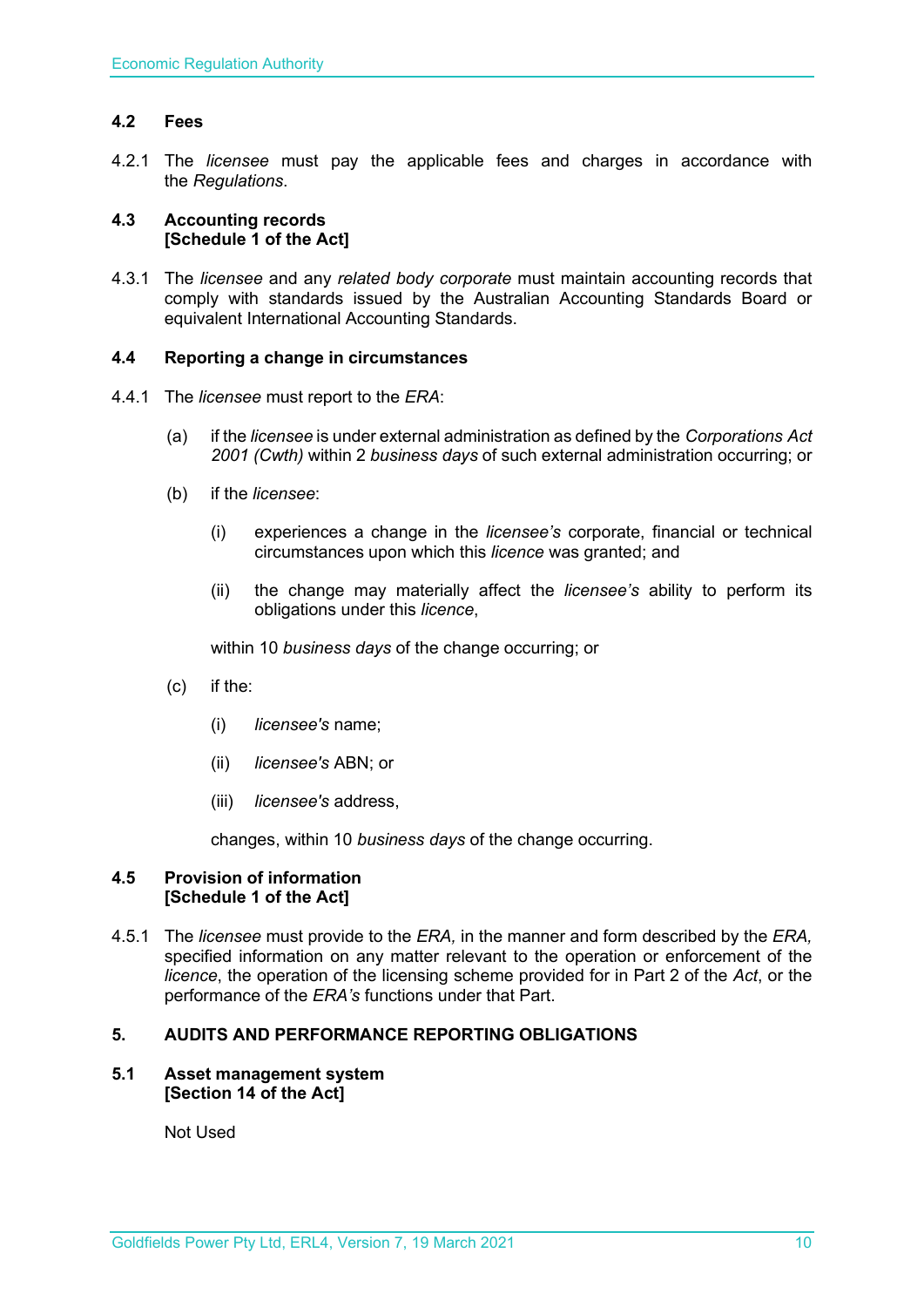#### **5.2 Individual performance standards**

- 5.2.1 Performance standards are contained in *applicable legislation*.
- 5.2.2 The *ERA* may prescribe *individual performance standards* applying to the *licensee* in respect of the *licensee's* obligations under this *licence* or the *applicable legislation*.
- 5.2.3 Before approving any *individual performance standards* under this clause, the *ERA* will:
	- (a) provide the *licensee* with a copy of the proposed *individual performance standards*;
	- (b) allow 15 *business days* for the *licensee* to make submissions on the proposed *individual performance standards*; and
	- (c) take into consideration those submissions.
- 5.2.4 Once approved by the *ERA*, the *individual performance standards* are included as additional terms and conditions to this *licence*.

#### **5.3 Performance audit [Section 13 of the Act]**

- 5.3.1 The *licensee* must, unless otherwise notified in writing by the *ERA*, provide the *ERA* with a *performance audit* within 24 months after the *commencement date*, and every 24 months thereafter.
- 5.3.2 The *licensee* must comply, and must require the *licensee's* auditor to comply, with the *ERA's* standard audit guidelines.
- 5.3.3 The *licensee* may seek a review of any of the requirements of the *ERA*'s standard audit guidelines in accordance with clause 3.9.
- 5.3.4 The *performance audit* must be conducted by an independent auditor approved by the *ERA*. If the *licensee* fails to nominate an auditor within one month of the date that the *performance audit* was due, or the auditor nominated by the *licensee* is rejected on two successive occasions by the *ERA*, the *ERA* may choose an independent auditor to conduct the *performance audit*.

#### **6. CUSTOMERS**

**6.1 Approved Scheme [Section 101 of the Act]**

Not Used

**6.2 Determination of Default Supplier** 

Not Used

#### **6.3 Marketers**

Not Used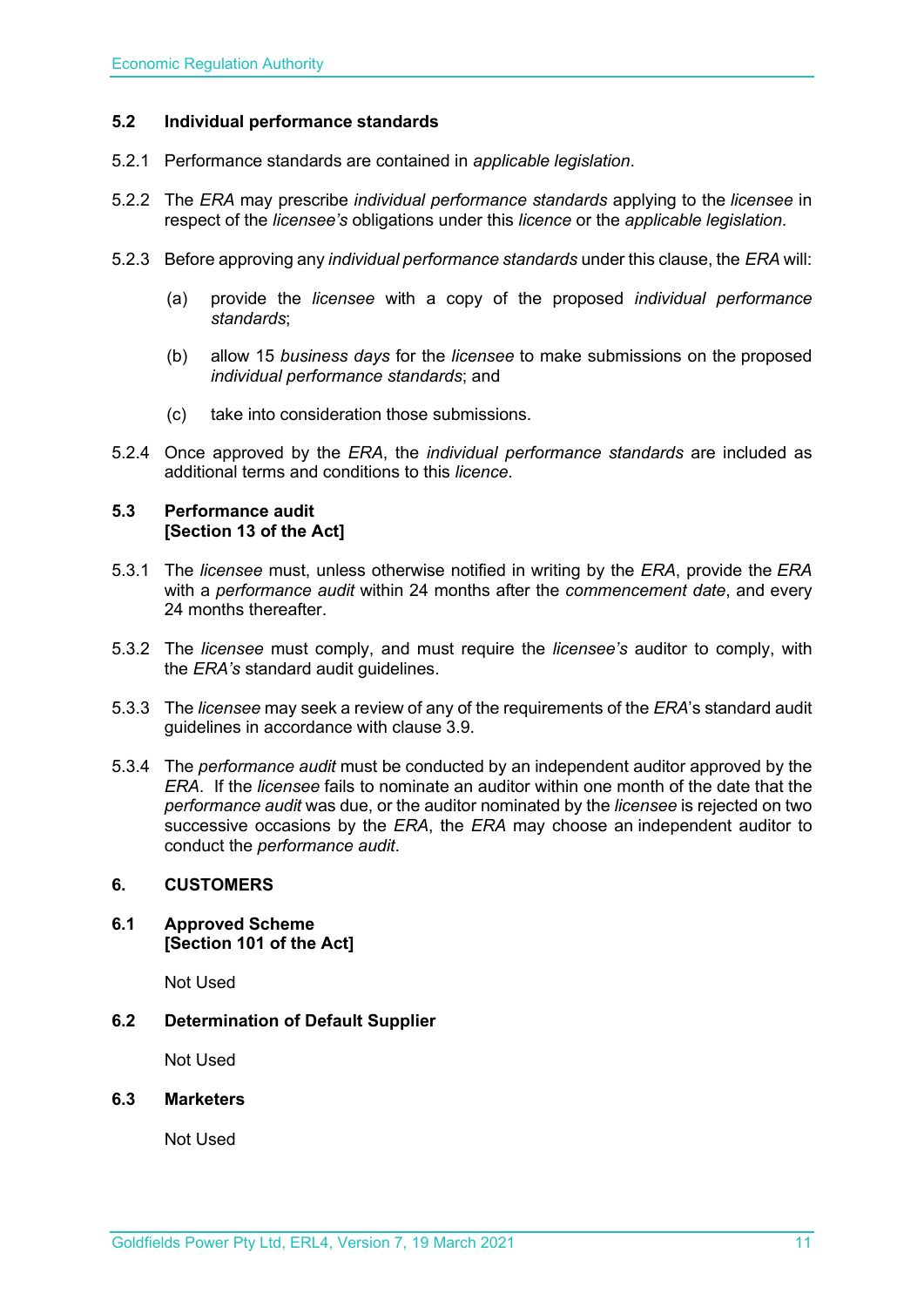#### **6.4 Customer Contracts [Section 54 of the Act]**

Not Used

#### **6.5 Amending the Standard Form Contract [Section 52 of the Act]**

Not Used

#### **6.6 Directions by the ERA to amend Standard Form Contract [Section 53 of the Act]**

Not Used

#### **6.7 Supplier of Last Resort [Section 76 of the Act]**

6.7.1 If the *licensee* is designated a *supplier of last resort* under the *Act,* the *licensee* must perform the functions of the *supplier of last resort.* 

#### **6.8 Notification of Default Supply**

Not Used

#### **6.9 Priority Restoration Register**

Not Used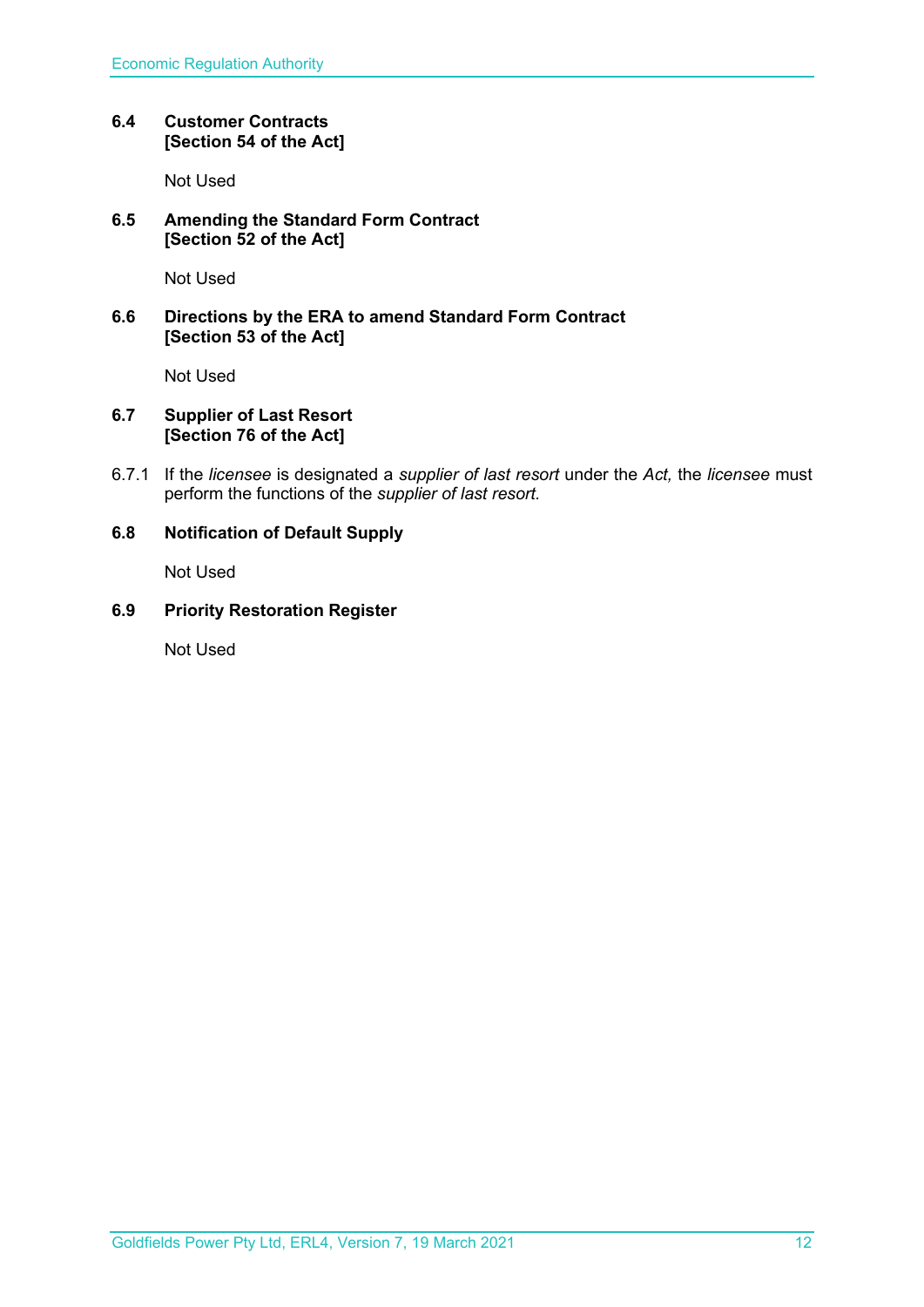## **Schedule 1 – Additional Licence Clauses**

#### **1. Compliance with the Electricity (Customer Transfer) Code 2016**

- $1.1$ Despite clause 4.1 of the *licence*, the *licensee* is not required to comply with the *Electricity Industry (Customer Transfer) Code 2016* as long as the *licensee* is the only retailer selling *electricity* transported through the *distribution system* or *transmission system* (as the case may be).
- $1.2$ The *licensee* must notify the *ERA* within 10 business days of the *licensee* becoming aware that there is more than one retailer selling *electricity* transported through the *distribution system* or *transmission system* that is also being used by the *licensee*.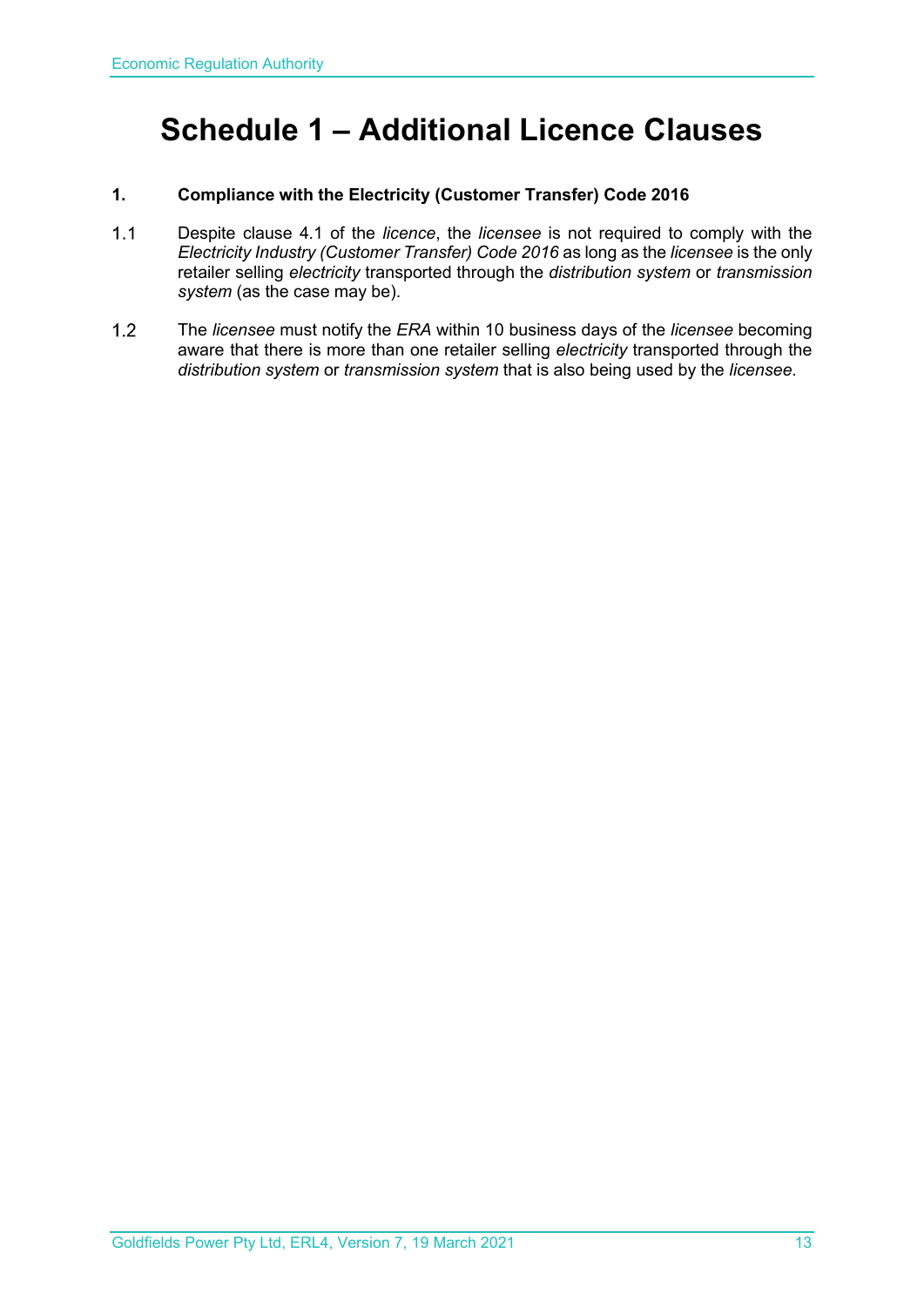# **Schedule 2 – Licence Area Plans**